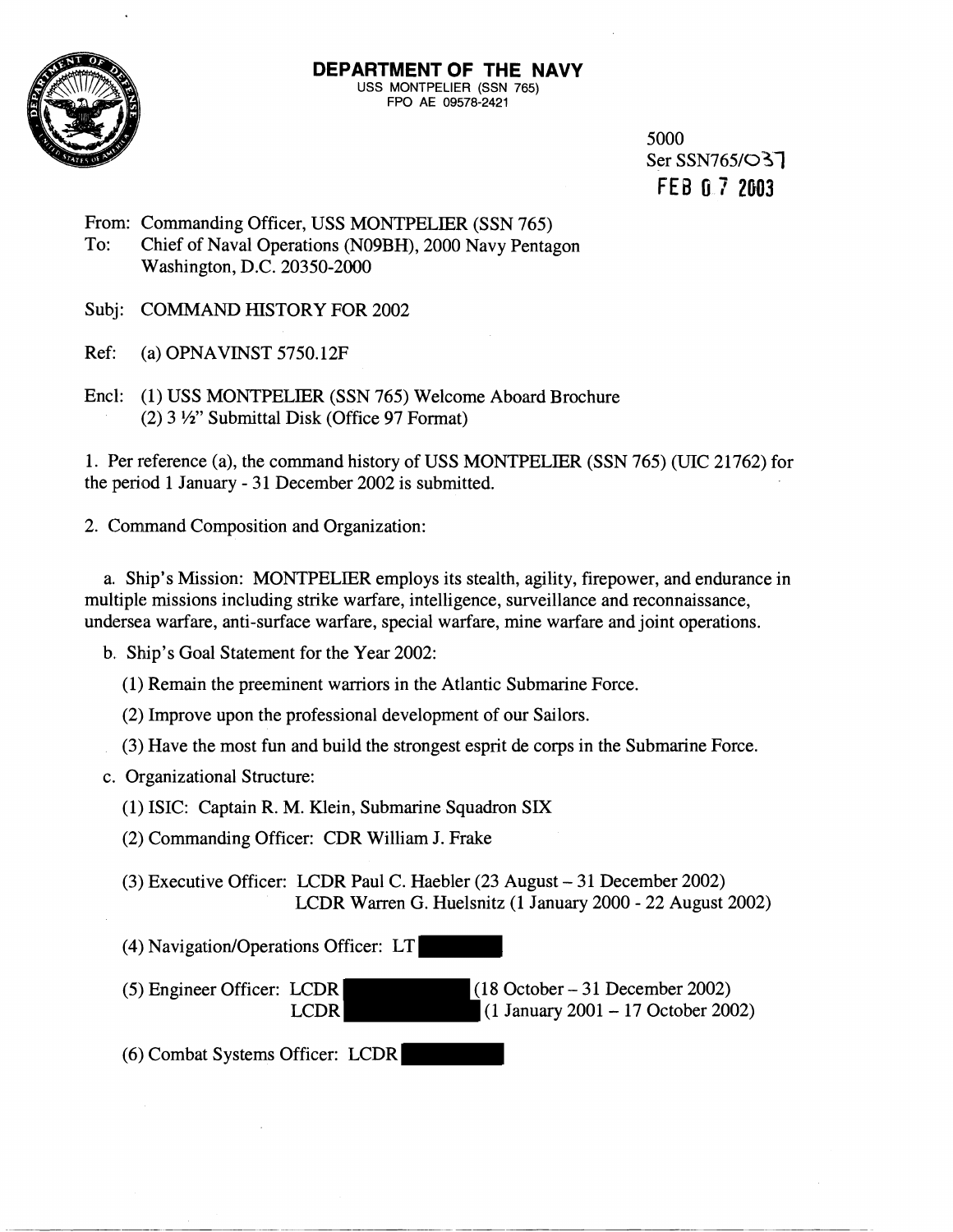## Subj: COMMAND HISTORY FOR 2002



d. The Commanding Officer's biography is provided in enclosure (1).

e. USS MONTPELIER (SSN 765) was home ported in Norfolk, Virginia for this reporting period.

i.

3. Chronology:

| January 2002     |                                                                   |  |
|------------------|-------------------------------------------------------------------|--|
| $1-29$           | In port Norfolk                                                   |  |
| $29 - 31$        | Transit to Port Canaveral (VCOAs/CCNVLOAs)                        |  |
| February 2002    |                                                                   |  |
| $1-4$            | Transit to Port Canaveral (VCOAs/CCNVLOAs)                        |  |
| $\overline{4}$   | Moor Port Canaveral Trident North                                 |  |
| $4 - 7$          | In port Port Canaveral                                            |  |
| 7,8              | <b>VIP Cruise Port Canaveral (CCNVLOAs)</b>                       |  |
| $8 - 14$         | <b>AUTEC Target Services</b>                                      |  |
| $14-17$          | Torpedo Proficiency, Acoustic Trials (AUTEC)                      |  |
| 18 <sup>1</sup>  | Moor Port Canaveral Trident North, VIP Cruise                     |  |
| $18-22$          | In port Port Canaveral                                            |  |
| $22 - 28$        | Transit to Norfolk, Engineering Readiness Review (VCOAs/CCNVLOAs) |  |
| 28               | Moor Norfolk, Pier 3                                              |  |
| March 2002       |                                                                   |  |
| $1 - 31$         | In port Norfolk, EHF installation                                 |  |
| April 2002       |                                                                   |  |
| $1 - 31$         | In port Norfolk, EHF installation                                 |  |
| May 2002         |                                                                   |  |
| $1-30$           | In port Norfolk, EHF installation                                 |  |
| 30               | <b>Underway for Engineering Readiness Review</b>                  |  |
| 31               | Engineering Readiness Review (VCOAs/NBOAs)                        |  |
| <b>June 2002</b> |                                                                   |  |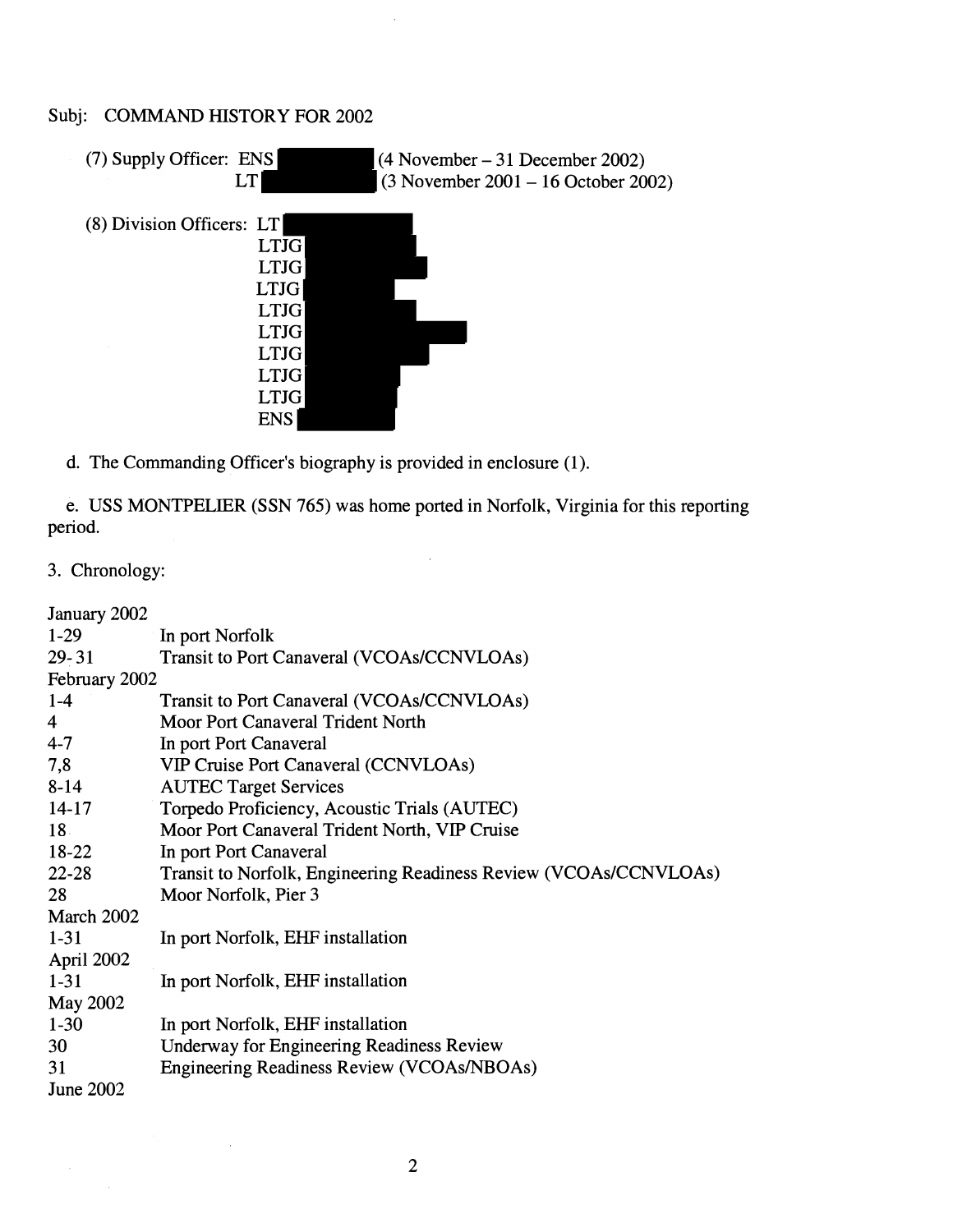## Subj: COMMAND HISTORY FOR 2002

 $\sim 10^7$ 

| $1 - 3$          | Engineering Readiness Review (VCOAs/NBOAs)                             |
|------------------|------------------------------------------------------------------------|
| 3                | BSP, Groton                                                            |
| $3-10$           | Transit to Halifax, NS (NBOAs/MARLANTOAs)                              |
| 10               | Moor Halifax, NS                                                       |
| $10-13$          | In port Halifax, NS                                                    |
| 13               | Underway for Operational Reactor Safeguards Examination workup         |
| 13-30            | <b>Operational Reactor Safeguards Examation Workup</b>                 |
|                  | (MARLANTOAs/VCOAs/CCNVLOAs/NBOAs/VCOAS/CCNVLOAS)                       |
| 30               | Moor Norfolk, Pier 3                                                   |
| 30-31            | In port Norfolk                                                        |
| <b>July 2002</b> |                                                                        |
| $\mathbf{1}$     | Underway for Operational Reactor Safeguards Examination                |
| $1-3$            | <b>Operational Reactor Safeguards Examination (VCOAs)</b>              |
| 3                | Moor Norfolk, Pier 3                                                   |
| $3 - 31$         | In port Norfolk                                                        |
| August 2002      |                                                                        |
| $1-8$            | In port Norfolk                                                        |
| 8                | <b>Underway from Norfolk</b>                                           |
| $8-10$           | Transit to Groton (VCOAs/NBOAs)                                        |
| 10               | <b>Moor Groton</b>                                                     |
| $10-24$          | Groton, Pre-deployment Training                                        |
| 24               | <b>Underway from Groton</b>                                            |
| 24-31            | Battlegroup Situational Testing and Anti-Submarine Warfare Proficiency |
|                  | Training with USS HARRY S. TRUMAN Battlegroup (VCOAs/CPOAs)            |
| 31               | Moor Norfolk, Pier 14                                                  |
| Sept 2002        |                                                                        |
| $1-12$           | In port Norfolk                                                        |
| 12               | <b>Underway from Norfolk</b>                                           |
| 12-20            | ISE, Tactical Readiness Review (VCOAs/CCNVLOAs)                        |
| 20               | <b>BSP, Port Canaveral</b>                                             |
| $20 - 24$        | Tactical Readiness Evaluation, Torpedo Proficiency (CCNVLOAs/AUTEC)    |
| 24               | <b>BSP, AUTEC</b>                                                      |
| 24-26            | <b>Transit to Port Canaveral</b>                                       |
| 26               | <b>VIP Cruise (CCNVLOAs)</b>                                           |
| 27               | <b>VIP Cruise (CCNVLOAs)</b>                                           |
| 27               | Moor Port Canaveral Trident Basin                                      |
| $27 - 30$        | In port Port Canaveral                                                 |
| 30               | Underway from Port Canaveral for Tiger Cruise                          |
| October 2002     |                                                                        |
| $1 - 2$          | Tiger Cruise (CCNVLOAs/VCOAs)                                          |
| $\overline{2}$   | Moor Norfolk, Pier 3                                                   |
| $2 - 31$         | In port Norfolk                                                        |
| November 2002    |                                                                        |
| $1-13$           | In port Norfolk                                                        |
|                  |                                                                        |

 $\hat{\boldsymbol{\beta}}$